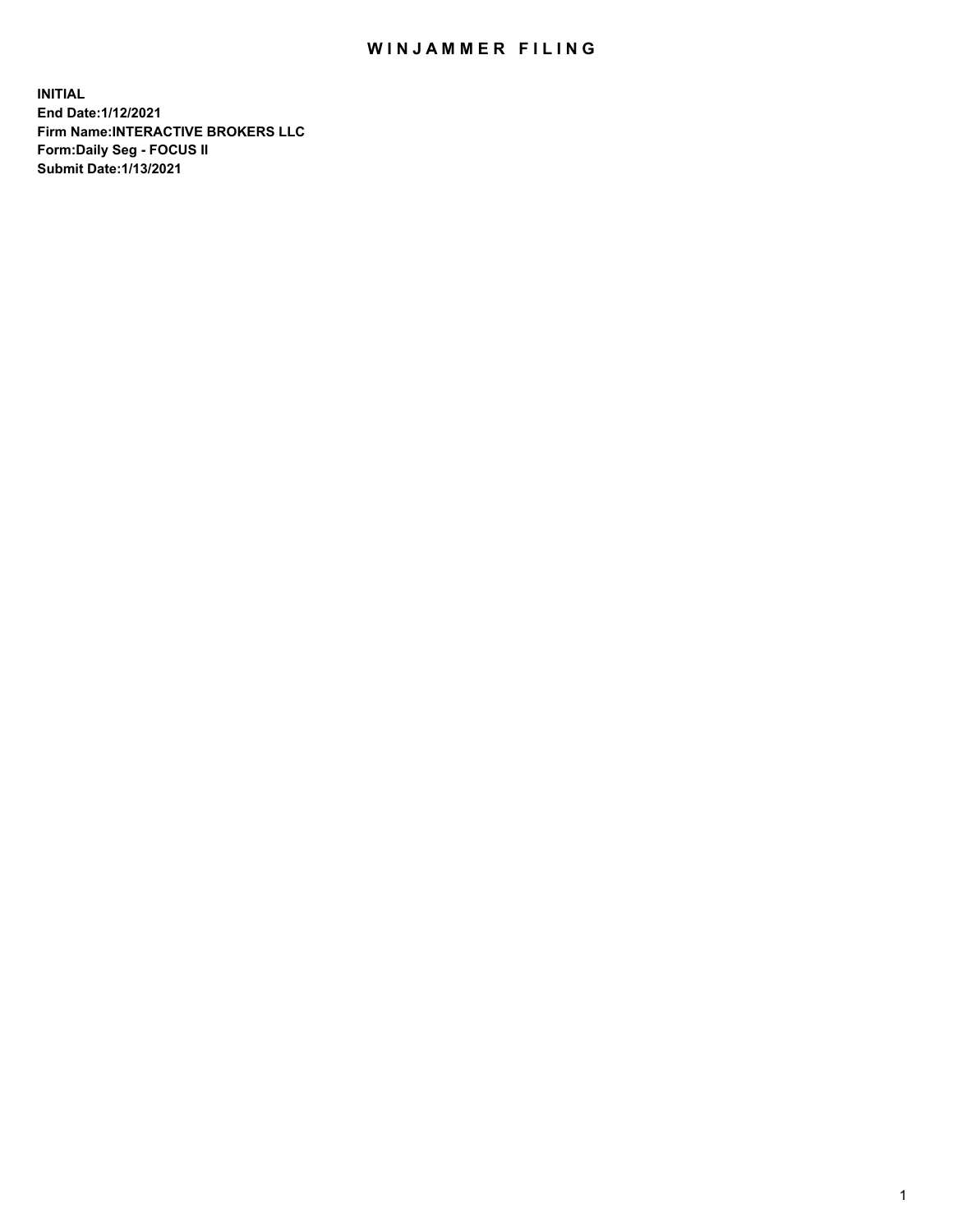**INITIAL End Date:1/12/2021 Firm Name:INTERACTIVE BROKERS LLC Form:Daily Seg - FOCUS II Submit Date:1/13/2021 Daily Segregation - Cover Page**

| Name of Company                                                                                                                                                                                                                                                                                                                | <b>INTERACTIVE BROKERS LLC</b>                                                            |
|--------------------------------------------------------------------------------------------------------------------------------------------------------------------------------------------------------------------------------------------------------------------------------------------------------------------------------|-------------------------------------------------------------------------------------------|
| <b>Contact Name</b>                                                                                                                                                                                                                                                                                                            | James Menicucci                                                                           |
| <b>Contact Phone Number</b>                                                                                                                                                                                                                                                                                                    | 203-618-8085                                                                              |
| <b>Contact Email Address</b>                                                                                                                                                                                                                                                                                                   | jmenicucci@interactivebrokers.c<br>om                                                     |
| FCM's Customer Segregated Funds Residual Interest Target (choose one):<br>a. Minimum dollar amount: ; or<br>b. Minimum percentage of customer segregated funds required:% ; or<br>c. Dollar amount range between: and; or<br>d. Percentage range of customer segregated funds required between:% and%.                         | <u>0</u><br>$\overline{\mathbf{0}}$<br>155,000,000 245,000,000<br>0 <sub>0</sub>          |
| FCM's Customer Secured Amount Funds Residual Interest Target (choose one):<br>a. Minimum dollar amount: ; or<br>b. Minimum percentage of customer secured funds required:% ; or<br>c. Dollar amount range between: and; or<br>d. Percentage range of customer secured funds required between:% and%.                           | $\overline{\mathbf{0}}$<br>$\overline{\mathbf{0}}$<br>80,000,000 120,000,000<br><u>00</u> |
| FCM's Cleared Swaps Customer Collateral Residual Interest Target (choose one):<br>a. Minimum dollar amount: ; or<br>b. Minimum percentage of cleared swaps customer collateral required:% ; or<br>c. Dollar amount range between: and; or<br>d. Percentage range of cleared swaps customer collateral required between:% and%. | $\frac{0}{0}$<br>$\underline{0}$ $\underline{0}$<br>0 <sub>0</sub>                        |

Attach supporting documents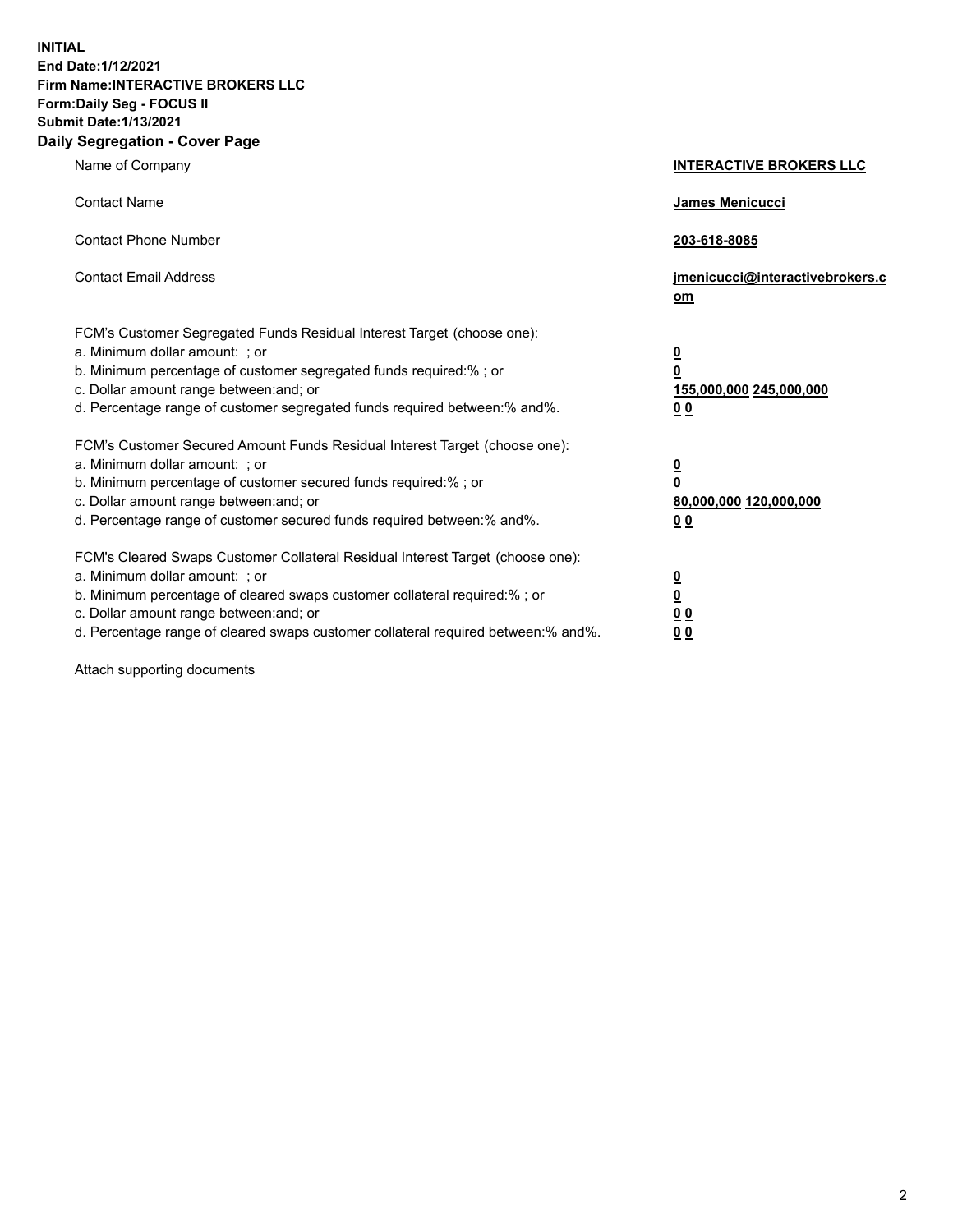**INITIAL End Date:1/12/2021 Firm Name:INTERACTIVE BROKERS LLC Form:Daily Seg - FOCUS II Submit Date:1/13/2021 Daily Segregation - Secured Amounts**

## Foreign Futures and Foreign Options Secured Amounts Amount required to be set aside pursuant to law, rule or regulation of a foreign government or a rule of a self-regulatory organization authorized thereunder **0** [7305] 1. Net ledger balance - Foreign Futures and Foreign Option Trading - All Customers A. Cash **530,656,739** [7315] B. Securities (at market) **0** [7317] 2. Net unrealized profit (loss) in open futures contracts traded on a foreign board of trade **25,720,265** [7325] 3. Exchange traded options a. Market value of open option contracts purchased on a foreign board of trade **107,450** [7335] b. Market value of open contracts granted (sold) on a foreign board of trade **-13,297** [7337] 4. Net equity (deficit) (add lines 1. 2. and 3.) **556,471,157** [7345] 5. Account liquidating to a deficit and account with a debit balances - gross amount **24,777** [7351] Less: amount offset by customer owned securities **0** [7352] **24,777** [7354] 6. Amount required to be set aside as the secured amount - Net Liquidating Equity Method (add lines 4 and 5) **556,495,934** [7355] 7. Greater of amount required to be set aside pursuant to foreign jurisdiction (above) or line 6. **556,495,934** [7360] FUNDS DEPOSITED IN SEPARATE REGULATION 30.7 ACCOUNTS 1. Cash in banks A. Banks located in the United States **43,506,813** [7500] B. Other banks qualified under Regulation 30.7 **0** [7520] **43,506,813** [7530] 2. Securities A. In safekeeping with banks located in the United States **374,978,000** [7540] B. In safekeeping with other banks qualified under Regulation 30.7 **0** [7560] **374,978,000** [7570] 3. Equities with registered futures commission merchants A. Cash **0** [7580] B. Securities **0** [7590] C. Unrealized gain (loss) on open futures contracts **0** [7600] D. Value of long option contracts **0** [7610] E. Value of short option contracts **0** [7615] **0** [7620] 4. Amounts held by clearing organizations of foreign boards of trade A. Cash **0** [7640] B. Securities **0** [7650] C. Amount due to (from) clearing organization - daily variation **0** [7660] D. Value of long option contracts **0** [7670] E. Value of short option contracts **0** [7675] **0** [7680] 5. Amounts held by members of foreign boards of trade A. Cash **261,458,920** [7700] B. Securities **0** [7710] C. Unrealized gain (loss) on open futures contracts **18,593,340** [7720] D. Value of long option contracts **107,450** [7730] E. Value of short option contracts **-13,297** [7735] **280,146,413** [7740] 6. Amounts with other depositories designated by a foreign board of trade **0** [7760] 7. Segregated funds on hand **0** [7765] 8. Total funds in separate section 30.7 accounts **698,631,226** [7770] 9. Excess (deficiency) Set Aside for Secured Amount (subtract line 7 Secured Statement Page 1 from Line 8) **142,135,292** [7380] 10. Management Target Amount for Excess funds in separate section 30.7 accounts **80,000,000** [7780] 11. Excess (deficiency) funds in separate 30.7 accounts over (under) Management Target **62,135,292** [7785]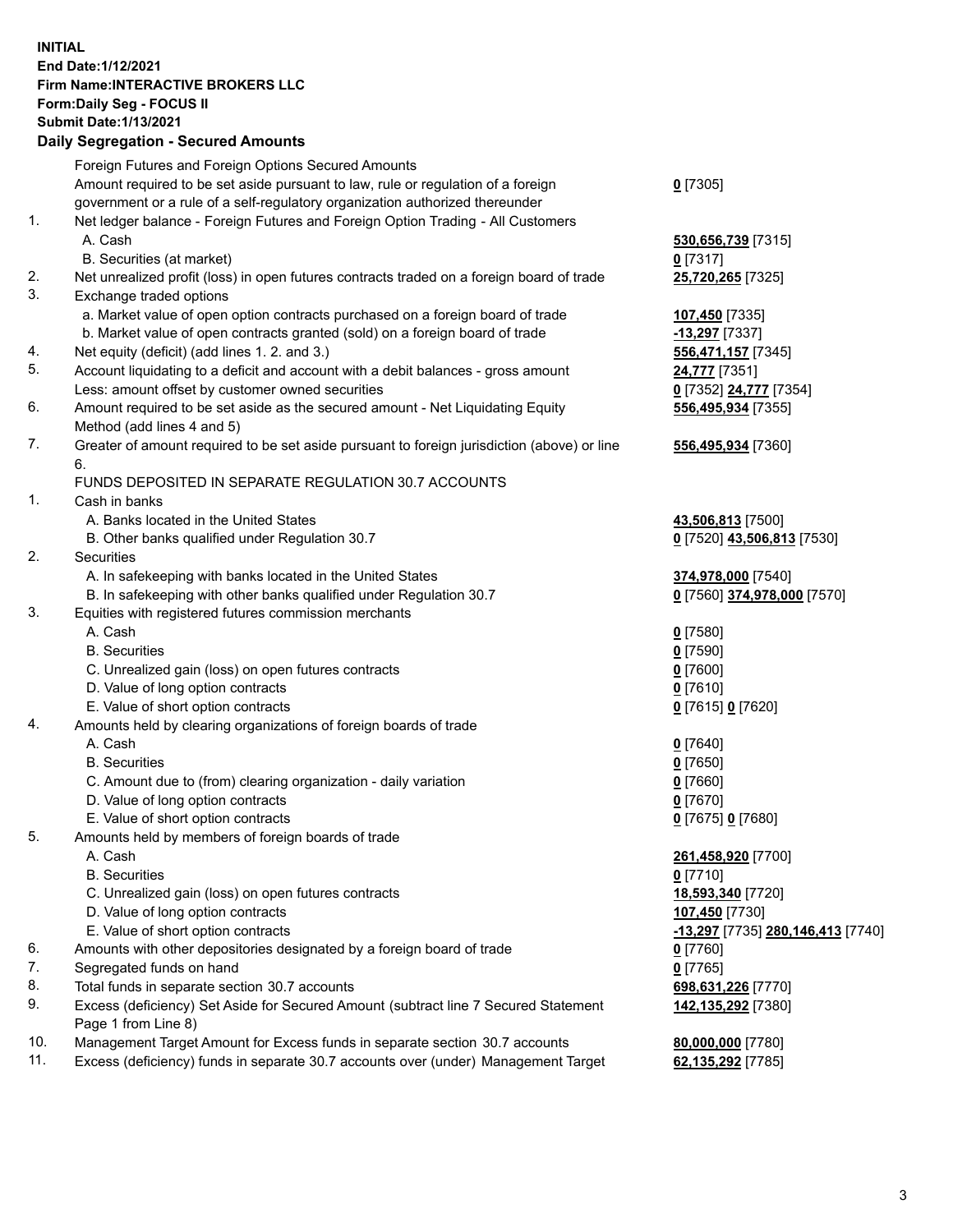**INITIAL End Date:1/12/2021 Firm Name:INTERACTIVE BROKERS LLC Form:Daily Seg - FOCUS II Submit Date:1/13/2021 Daily Segregation - Segregation Statement** SEGREGATION REQUIREMENTS(Section 4d(2) of the CEAct) 1. Net ledger balance A. Cash **5,718,588,197** [7010] B. Securities (at market) **0** [7020] 2. Net unrealized profit (loss) in open futures contracts traded on a contract market **300,798,828** [7030] 3. Exchange traded options A. Add market value of open option contracts purchased on a contract market **282,344,070** [7032] B. Deduct market value of open option contracts granted (sold) on a contract market **-232,558,805** [7033] 4. Net equity (deficit) (add lines 1, 2 and 3) **6,069,172,290** [7040] 5. Accounts liquidating to a deficit and accounts with debit balances - gross amount **3,296,075** [7045] Less: amount offset by customer securities **0** [7047] **3,296,075** [7050] 6. Amount required to be segregated (add lines 4 and 5) **6,072,468,365** [7060] FUNDS IN SEGREGATED ACCOUNTS 7. Deposited in segregated funds bank accounts A. Cash **2,006,773,359** [7070] B. Securities representing investments of customers' funds (at market) **2,082,273,620** [7080] C. Securities held for particular customers or option customers in lieu of cash (at market) **0** [7090] 8. Margins on deposit with derivatives clearing organizations of contract markets A. Cash **3,118,916** [7100] B. Securities representing investments of customers' funds (at market) **2,131,093,729** [7110] C. Securities held for particular customers or option customers in lieu of cash (at market) **0** [7120] 9. Net settlement from (to) derivatives clearing organizations of contract markets **17,988,811** [7130] 10. Exchange traded options A. Value of open long option contracts **282,853,231** [7132] B. Value of open short option contracts **-233,160,580** [7133] 11. Net equities with other FCMs A. Net liquidating equity **0** [7140] B. Securities representing investments of customers' funds (at market) **0** [7160] C. Securities held for particular customers or option customers in lieu of cash (at market) **0** [7170] 12. Segregated funds on hand **0** [7150] 13. Total amount in segregation (add lines 7 through 12) **6,290,941,086** [7180] 14. Excess (deficiency) funds in segregation (subtract line 6 from line 13) **218,472,721** [7190] 15. Management Target Amount for Excess funds in segregation **155,000,000** [7194] 16. Excess (deficiency) funds in segregation over (under) Management Target Amount **63,472,721** [7198]

Excess